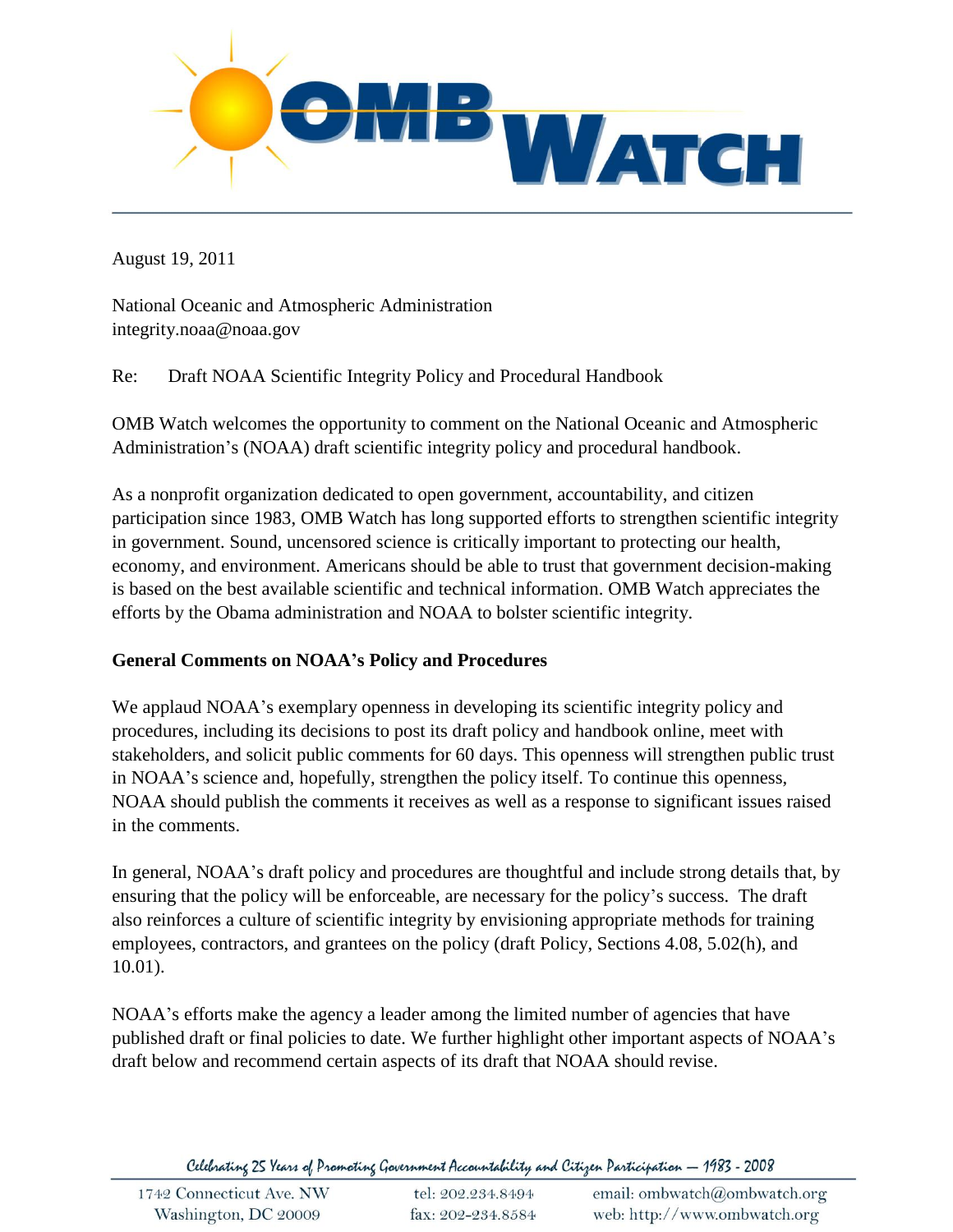## **Recommendations**

To further strengthen scientific integrity at NOAA, OMB Watch offers the following recommendations:

1. Retain strong protections to prevent and redress political interference with science;

2

- 2. Retain and strengthen protections for the free flow of scientific information;
- 3. Strengthen protections for personnel who blow the whistle on violations of scientific integrity;
- 4. Improve the timeliness of investigations of scientific integrity violations;
- 5. Improve the transparency of investigations of scientific integrity violations;
- 6. Regularly review the policy and update it as appropriate; and
- 7. Strengthen scientific integrity in interagency processes.

### **1. NOAA's draft policy provides strong protections to prevent and redress political interference**

NOAA's draft policy rightly defends against political manipulation of science, and OMB Watch urges the agency to retain these provisions. We applaud the clear statement in Section 5.02(d) of the draft policy that "[i]n no circumstance may any NOAA official ask or direct Federal scientists to suppress or alter scientific findings."

We further applaud the inclusion of a Code of Ethics for Science Supervision and Management in the draft policy, particularly Sections 7.02 and 7.03. Additionally, the Code is made enforceable by Section 8.01 of the draft policy, which is essential to ensuring that scientific integrity is upheld.

### **2. NOAA's draft policy provides strong protections to preserving the free flow of scientific information**

NOAA's draft policy includes multiple provisions to preserve the free flow of scientific information, and OMB Watch believes all of these provisions should be retained. For instance, NOAA's draft contains strong protections in Sections 4.02, 4.03, 5.02(a), 5.02(b), 6.01(b), 6.01(d), 7.01(e), 7.02, and 7.03.

NOAA's draft policy could further protect the free flow of scientific information in the following ways: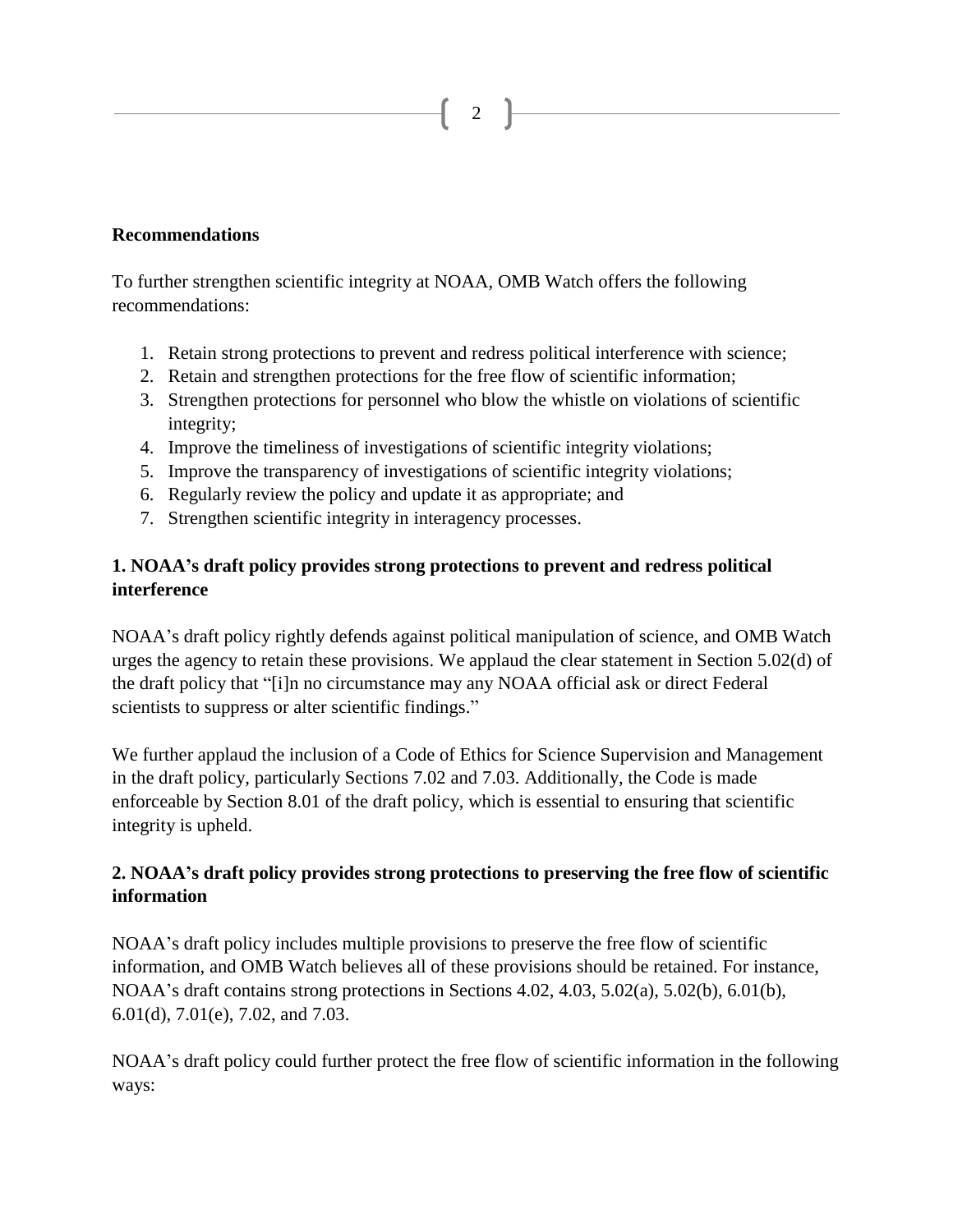Bypass the Department of Commerce's more-restrictive communications policy (DAO-219-1). OMB Watch would urge that this be accomplished by revising the Commerce policy, as the Union of Concerned Scientists recommends<sup>1</sup>, as this would fix the troubling communication policy for all components of the Department. Barring that, Commerce could exempt NOAA from the department-wide policy, as recommended by Public Employees for Environmental Responsibility<sup>2</sup>.

Clearly state that NOAA will indicate when scientific information has or has not been peer reviewed. The peer review process is an important aspect of quality control. However, there can be situations when it is appropriate to disseminate information that has not been peer reviewed. For example, in response to emergencies, such as the BP oil spill, the importance of releasing timely information may demand that NOAA disseminate initial data that has not yet received full peer review. In such situations, however, NOAA should explicitly state that the information has not been peer reviewed.

Clearly state that NOAA should not release scientific conclusions without concurrently releasing the underlying methodology. If NOAA is confident enough in a study's conclusions to release them publicly, then it should be confident enough to release the methodology at the same time.<sup>3</sup>

Encourage or require NOAA employees, contractors, and grantees to make their peer-reviewed manuscripts publicly available in a manner similar to the National Institutes of Health's Public Access Policy<sup>4</sup>. Such transparency will strengthen public trust in NOAA science and "contribute to the most effective dissemination of NOAA science" (Section 4.02, draft Policy).

Revise the "Professional courtesy and fairness" component of the draft Code of Scientific Conduct (Section 6.01(c)) to include the responsibility to appropriately share data with other researchers, including public access to the greatest extent possible.

Revise Section 5.02(b) on public access to scientific findings to state that NOAA will, to the greatest extent possible, present scientific findings with significant impacts on public health and the environment to the public in easy-to-understand, plain language.

 $\overline{a}$ 

<sup>&</sup>lt;sup>1</sup> http://www.ucsusa.org/assets/documents/scientific\_integrity/UCS-comments-NOAA-SI-Policy-Compilation.pdf

<sup>&</sup>lt;sup>2</sup> http://peer.org/docs/noaa/8\_10\_11\_PEER\_Comments\_on\_NOAA\_Draft\_Scientific\_Integrity\_Policy.pdf

<sup>3</sup> http://www.ombwatch.org/node/11387

<sup>4</sup> http://publicaccess.nih.gov/policy.htm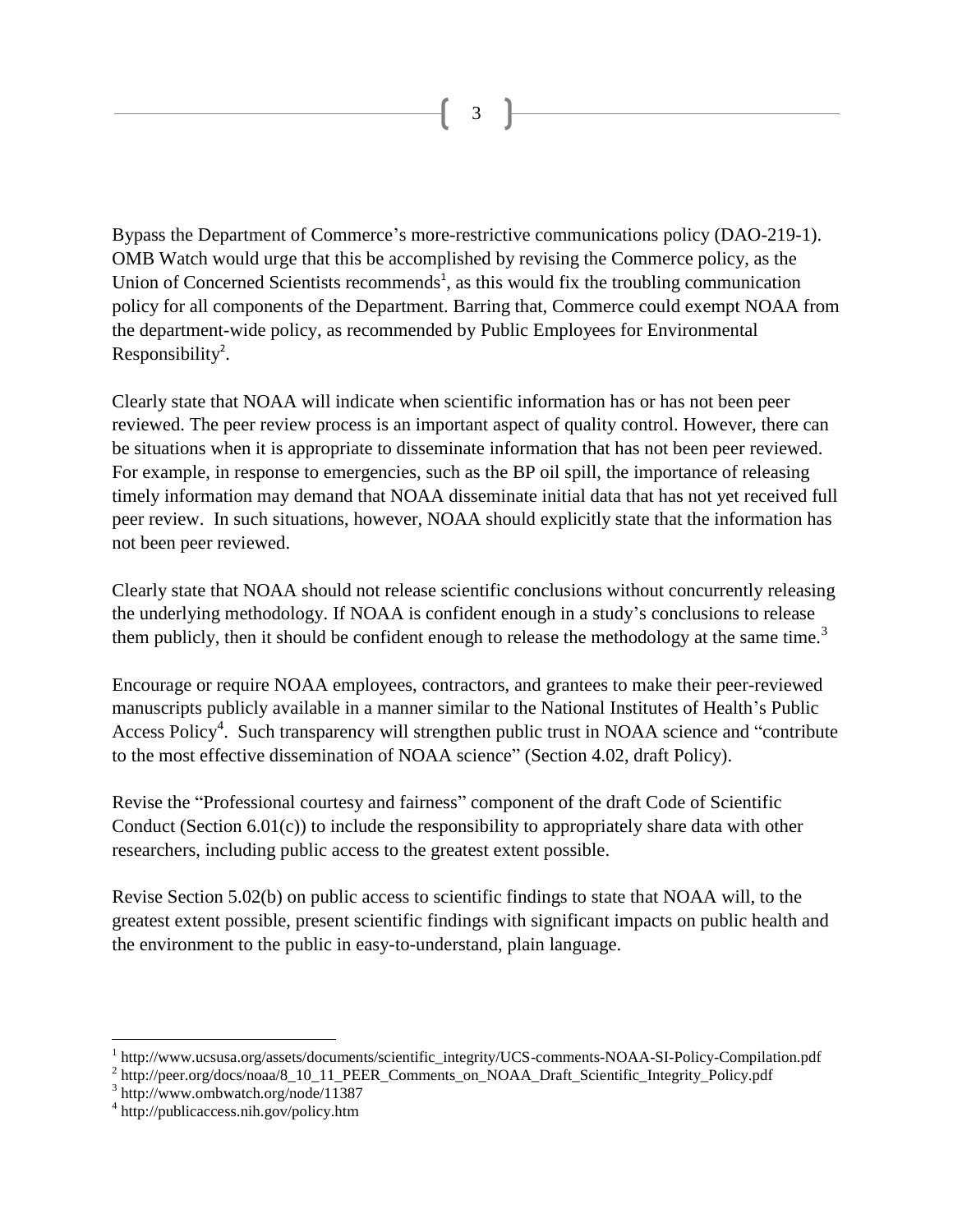#### **3. NOAA's draft policy should strengthen protections for scientific integrity whistleblowers**

NOAA's draft policy makes several references to protections for personnel who blow the whistle on violations of scientific integrity, including Sections 2.04, 5.02(f), 5.04, and 7.01(g). In particular, the 5.04 of the draft policy establishes that:

It is NOAA policy to protect those who uncover and report allegations of scientific and research misconduct … from prohibited personnel practices (as defined in 5 U.S.C.  $2302(b)$ ).

We applaud this clear statement of NOAA policy, which is necessary to ensure that those with knowledge of misconduct can safely come forward to report it. Unfortunately, a statement of policy may not be sufficiently enforceable under existing statutory protections. Specifically, 5 U.S.C. 2302(b)(8) protects disclosures of information reasonably believed to evidence "a violation of any law, rule, or regulation, or; gross mismanagement, a gross waste of funds, an abuse of authority, or a substantial and specific danger to public health or safety." While the latter category of disclosures could encompass disclosures of scientific integrity violations, their inclusion is not certain. To ensure whistleblowers have legal recourse and for the avoidance of doubt, NOAA should issue its scientific integrity policy as a regulation. Additionally, the NOAA policy should clearly state that any violation of scientific integrity policy represents an abuse of authority and/or gross mismanagement.

#### **4. NOAA's policy should ensure timely investigations of misconduct**

NOAA's draft procedural handbook provides an extremely lengthy timeframe for resolving allegations of misconduct: up to 370 days from the time an allegation is received until, if confirmed, it begins adjudication. Some stages contain the flexibility of even further extending the timeframe. While some complex allegations may require such a long period of time to resolve, most allegations should not require so much time. Nevertheless, the deadlines in the procedural handbook imply expectations, which may result in lengthy processes.

Timeline to Resolution of Misconduct Allegations under NOAA Draft:

Section 3.03: 60 days Section  $5.01(a)$ : 30 days Section  $5.02(a)$ : 60 days Section 5.02(e): 30 days Section 5.03(a): 30 days Section 5.03(c): 120 days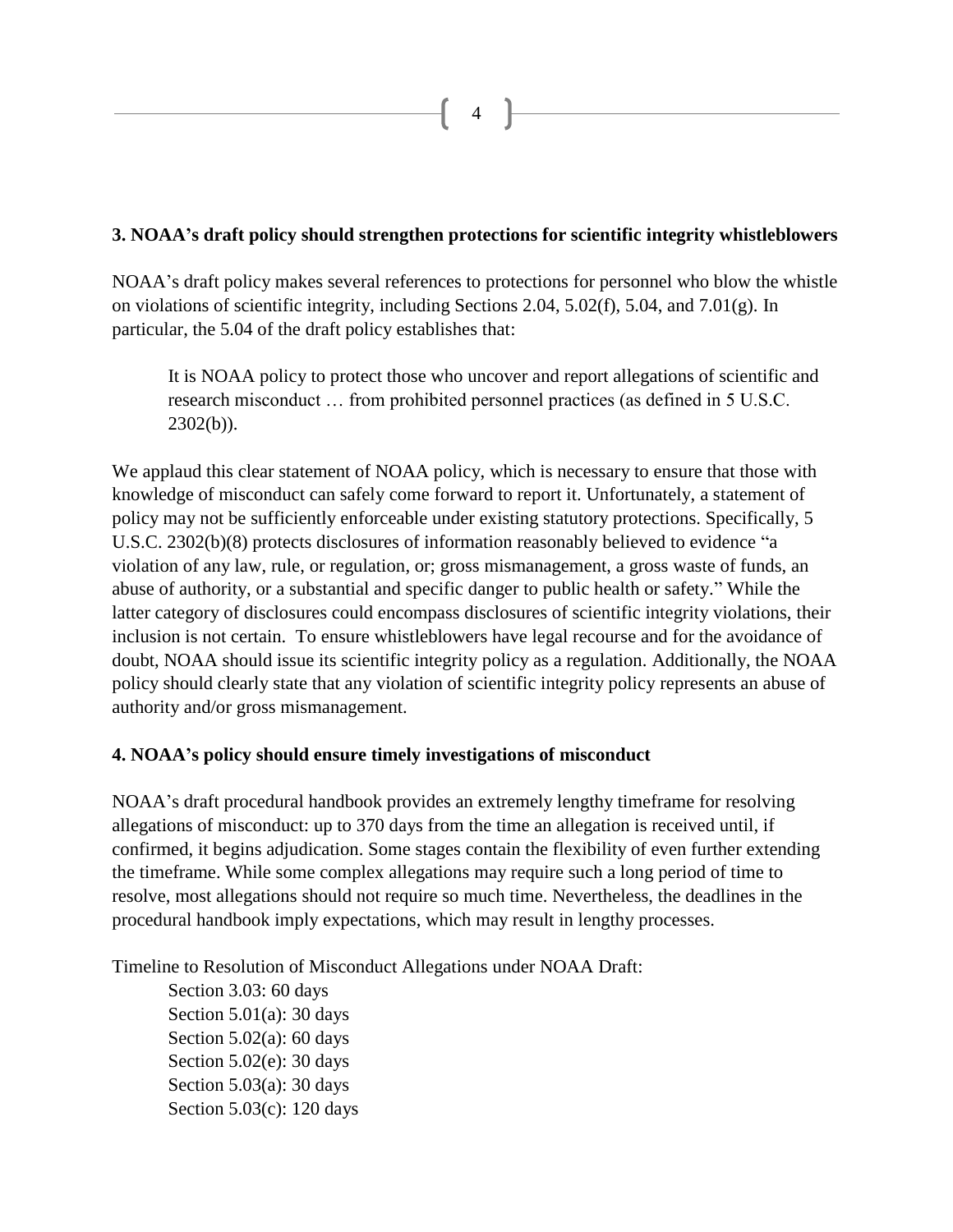Section 5.03(g): 30 days Section 5.03(h): 10 days

The public deserves to know that alleged violations of scientific integrity are being handled in an expeditious fashion; extremely long processes may weaken public trust in NOAA's scientific integrity. We encourage NOAA to carefully review the timelines in the procedural handbook and consider shortening time frames where possible, adding the flexibility of extensions where unusual circumstances may warrant. Additionally, NOAA should consider mechanisms to expedite its procedures in exigent circumstances.

5

In addition, inappropriately delaying the release of scientific information is itself a violation of scientific integrity. NOAA should consider mechanisms to expedite its procedures to address allegations of inappropriate delays to the release of scientific information. An expedited process should also be used for allegations of misconduct that occur during or in the aftermath of an emergency.

#### **5. NOAA's draft policy should making misconduct investigations transparent**

We stated previously that Americans should be able to trust that government decision-making is based on the best available scientific and technical information. By extension, Americans deserve to know when the scientific integrity of a study or decision has been compromised. However, NOAA's draft policy does not give consideration to public reporting of violations of the policy. This public accountability is an important aspect to safeguarding the policy's success.

Accordingly, we echo the recommendation of the Union of Concerned Scientists that NOAA should revise the draft policy to provide for regular public reporting of the aggregate number of misconduct allegations and the details of confirmed allegations.

Similarly, we echo the concerns of Public Employees for Environmental Responsibility regarding the responsibility of complainants to "maintain confidentiality" (draft Procedural Handbook, Section 4.01). While we understand the potential impact of a misconduct allegation on a respondent's career, a blanket requirement of confidentiality may not be the proper way to manage those impacts. NOAA should revise its policy, seeking a solution that is fair and sensitive to respondents without such universal restrictions on a complainant's ability to speak publicly about troubling allegations.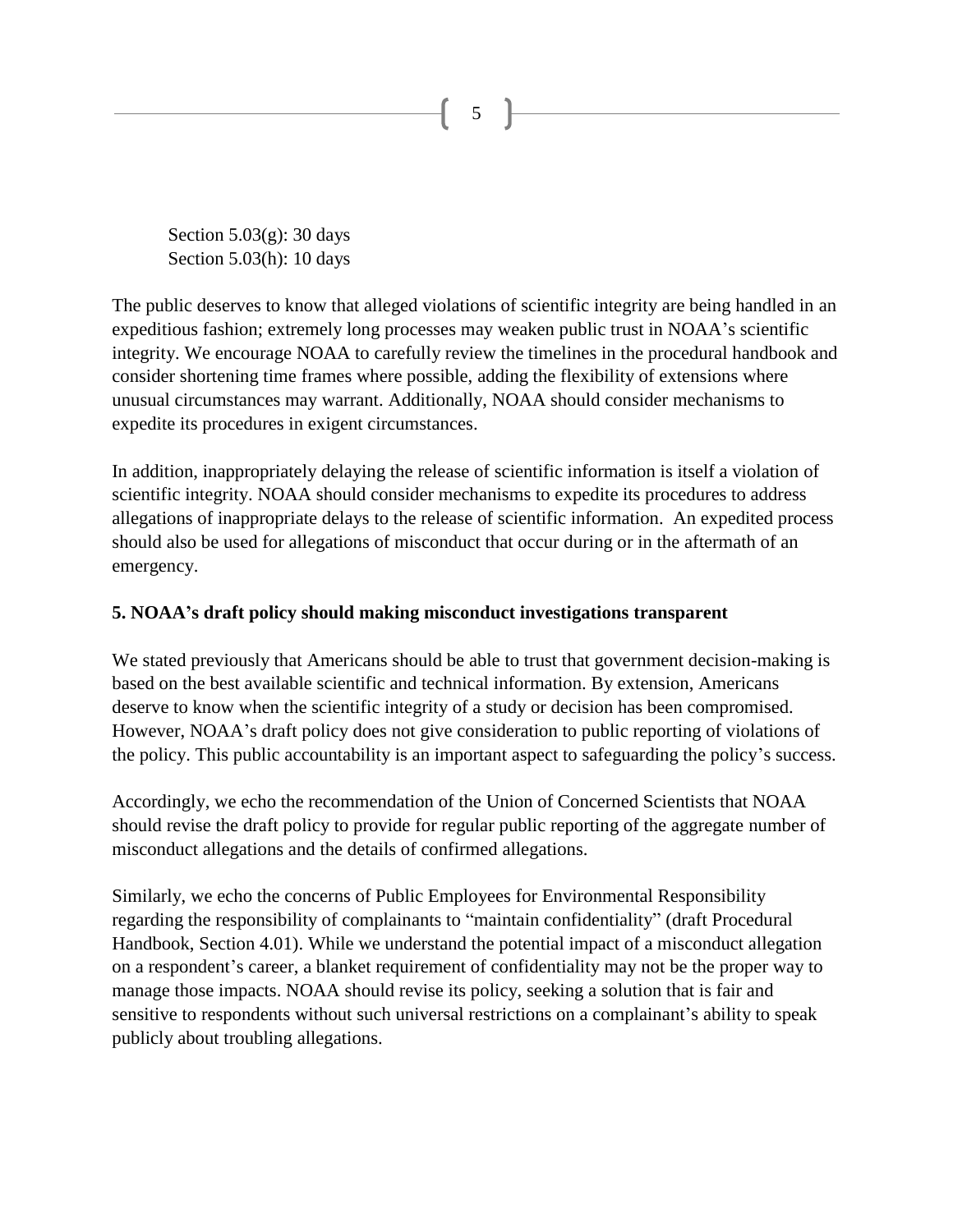### **6. NOAA should regularly review its policy and revise it as appropriate**

While NOAA's draft appears strong, it can be difficult to predict how a policy will perform in reality, especially a wholly new and untested policy. In addition, even the best policy can be hamstrung if it is not wisely and consistently implemented. For these reasons, OMB Watch recommends NOAA establish a regular process to review the policy's effectiveness and the agency's performance under the policy. This process should lead NOAA to adopt revisions to the policy or its management practices as circumstances warrant in pursuit of continually improving the agency's scientific integrity.

We refer NOAA to the U.S. Environmental Protection Agency's (EPA) draft policy<sup>5</sup> in this regard. The EPA policy would establish a Scientific Integrity Committee within the agency and charge the committee to "generate and make publicly available an annual report on the status of scientific integrity within the Agency." The committee would also be tasked with reviewing the policy every two years "to ensure its effectiveness" and to recommend revisions to the policy. We recommend that NOAA, in its final policy, adopt similar practices.

#### **7. Scientific integrity at NOAA depends on strong protections in interagency processes**

Strong scientific integrity protections at NOAA alone are not sufficient to fully protect the integrity of NOAA science. Because NOAA is sometimes party to interagency processes, NOAA science may be weakened if similarly strong scientific integrity protections are not in place at other agencies. OMB Watch has long pointed out that interagency processes are often vulnerable to political manipulation and encourages NOAA and the administration to explore ways to ensure that interagency processes do not result in the loss of scientific integrity.

We note the particular example of the worst-case models prepared by NOAA in the wake of the April 2010 BP oil spill. The National Commission on the BP Deepwater Horizon Oil Spill raised troubling allegations that the White House Office of Management and Budget (OMB) interfered with NOAA's disclosure of those models to the public. While OMB has denied that its involvement was improper, questions remain about the exact nature of OMB's role. In similar, future situations, Americans should be able to trust that every actor involved – whether NOAA, OMB, or any other agency – is acting with integrity. Consequently, while NOAA has done its duty to develop strong scientific integrity protections, the task of fully securing NOAA science will not be complete until other agencies do so as well, particularly OMB and other White House offices.

 $\overline{a}$ 

<sup>&</sup>lt;sup>5</sup> http://www.epa.gov/stpc/pdfs/draft-scientific-integrity-policy-aug2011.pdf